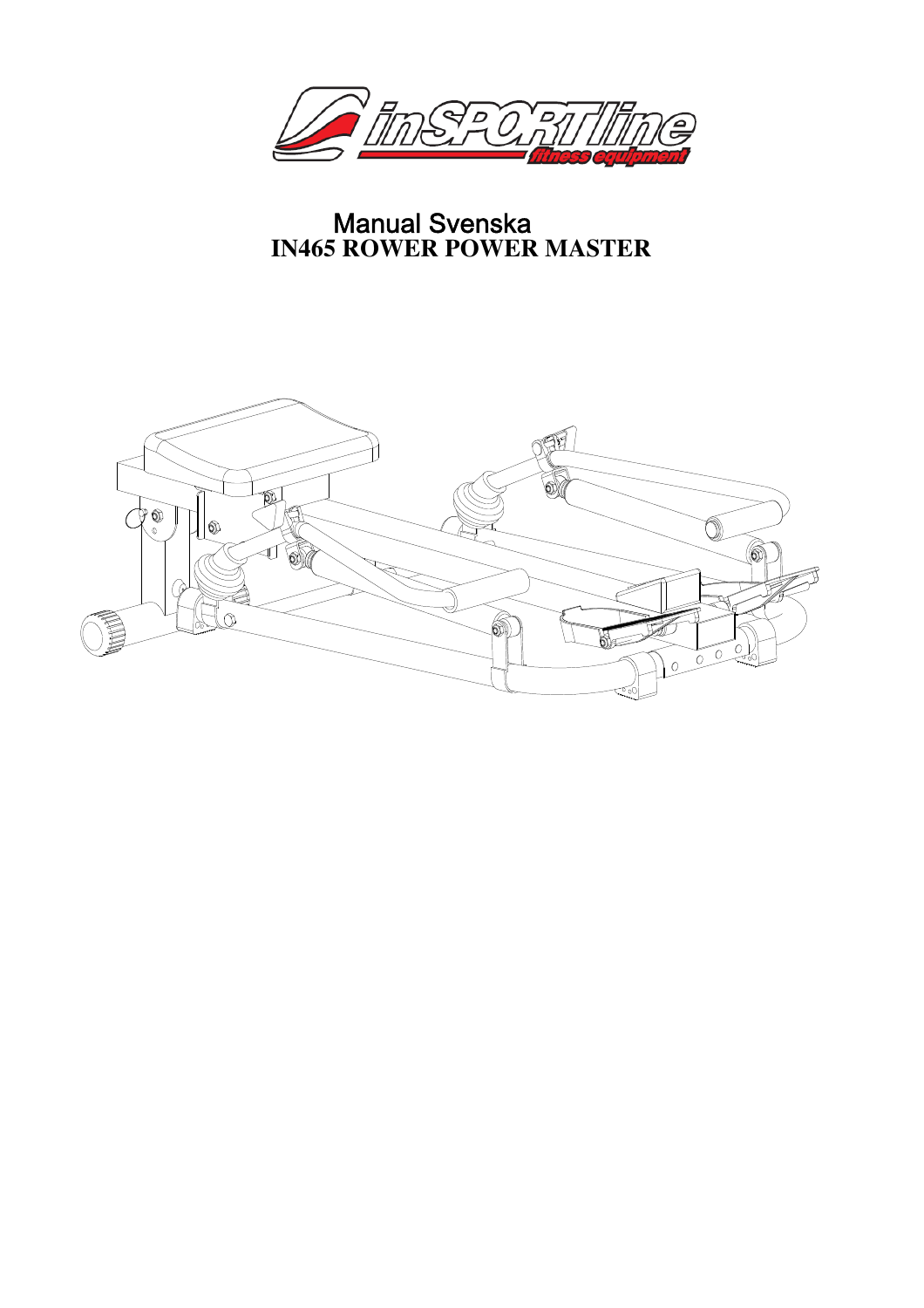#### **Safety Instructions** Säkerhetsanvisningar



- \*För att säkerställa bästa säkerhet på motionsmaskinen, kontrollera eventuella skadade och slitna delar på maskinen.
- Om du lämnar iväg maskinen till en annan användare eller låter någon annan använda maskinen se till att personen har fått ta del av instruktioner om maskinens funktioner och användning. These instructions in the set in the set in the set in the set in the set in the set in the set in
- Endast en person åt gången bör använda maskinen.
- Innan du börjar använda maskinen, se till att alla skruvar, bultar och andra delar på maskinen är ordentligt åtdragna och sitter fast.
- $\bullet$  Innan du börjar ditt träningspass, se till att ta bort alla vassa föremål runt motionsmaskinen.
- $\bullet~$  Använd endast maskinen till ditt träningspass om den fungerar felfritt.
- Alla trasiga, slitna eller felaktiga delar måste omedelbart bytas ut, maskinen får inte användas fören den har reparerats och fungerar som den ska.
- Maskinen bör ej användas av barn utan tillsyn av en vuxen
- $\bullet~$  Se till att montera maskinen på en öppen yta.

exerciser. The exerciser is not a toy.

- \* Observera att ett felaktigt eller överdrivet träningspass kan vara skadligt för hälsan.
- \* Observera innan träningspasset att det inte finns några spakar eller andra föremål som blockerar eller förhindrar maskinens rörelsemönster.
- $\degree$  Se till att placera motionsmaskinen på en jämn yta work-out may be harmful to your health. där den står stabilt.
- Bär alltid lämpliga kläder och skor vid användning av mechanisms are not projecting into the area of Kläderna ska vara utformade på ett sätt så att de inte fastnar maskinen. Kläderna ska vara utformade på ett sätt maskinen. Naderna skå vara dubiniade på ett satt<br>så att de inte fastnar i någon del av maskinen under så att de inte fastnar i någon del av maskinen under användning på grund av deras form (exempelvis längd).
- Boka ett möte med en läkare innan du börjar ett motionsprogram för att få tips och råd om din hälsa och<br>'  $W(X)$  and the uneventor  $U(X)$  of the uneventor  $U(X)$ kost.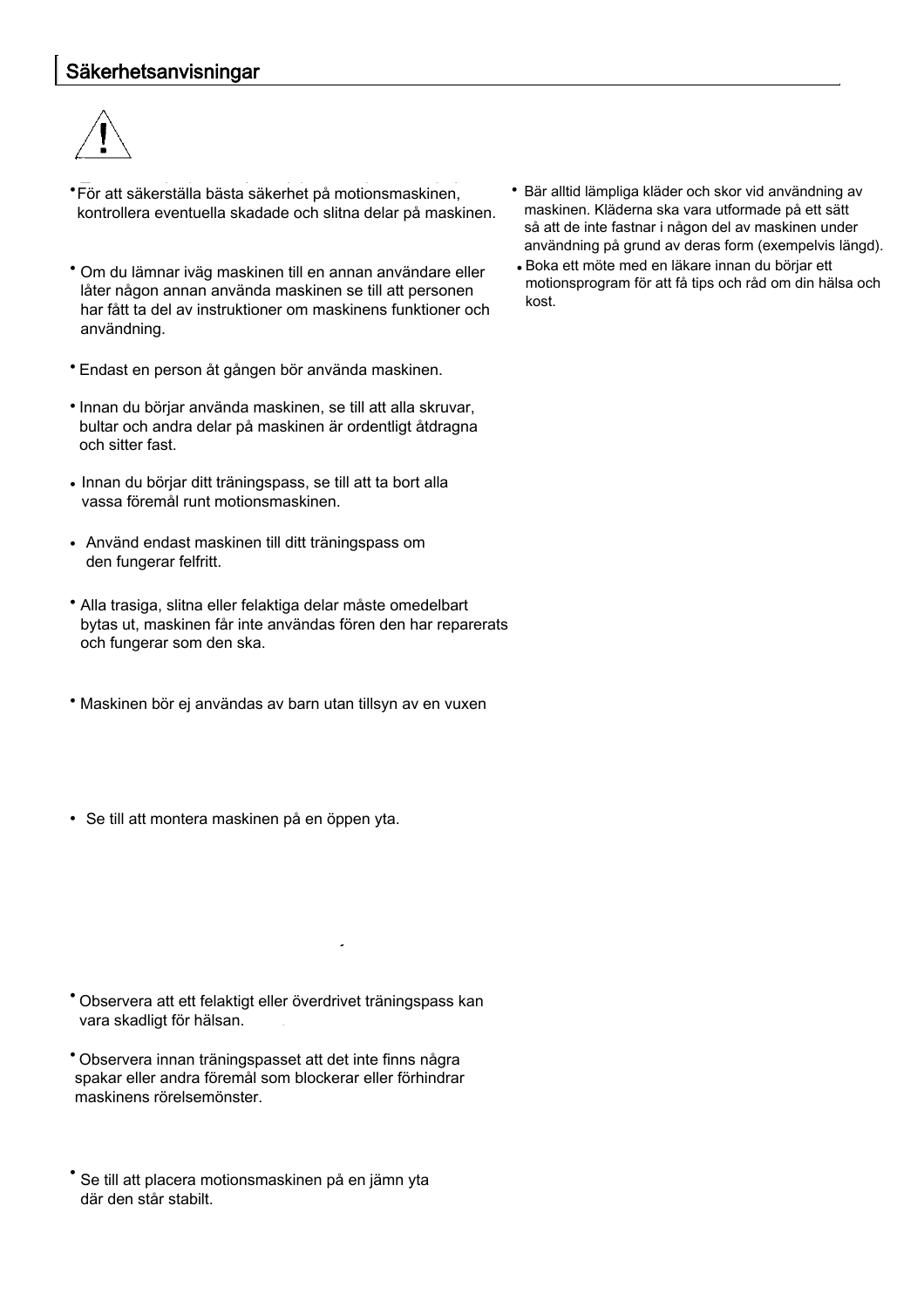#### **Viktiga anmärkningar!**

- Använd dig av bruksanvisningen när du skall montera motionsmaskinen och se till att endast använda de structural parts provided with the exerciser and av leveransen är fullständig genom att kontrollera checklistan av delar till maskinen innan du börjar montera. delar som medföljer produkten.Kontrollera att innehållet
- Var noga med att ställa maskinen på en fri och torr yta där den inte kan bli skadad. Om du vill skydda ytan där<br>. masitimen star met enemperne trysitimariten;<br>då rekommenderas det att lägga en lämplig halkfri matta under maskinen. maskinen står mot exempelvis tryckmärken,
- Motionsmaskinen är ingen leksak och skall därför endast användas av korrekt informerade personer.
- Sluta omedelbart använda maskinen under träningspass vid yrsel, illamående, bröstsmärtor eller andra fysiska symptom. Om du är osäker bör du ta kontakt med en<br>läkare läkare.
- Maskinen bör ej användas av barn och funktionshindrade utan tillsyn av en vuxen.
- \* Se till att du och eventuellt andra personer i närheten inte kommer i kontakt med rörliga delar av maskinen när den används.
- Vid justering av justerbara delar på maskinen, se till att delarna är rätt justerade och var observant på de markerade ytterlägena exempelvis vid justering av sadeln.<br>.
- Träna inte direkt efter måltid!

saddle support, respectively.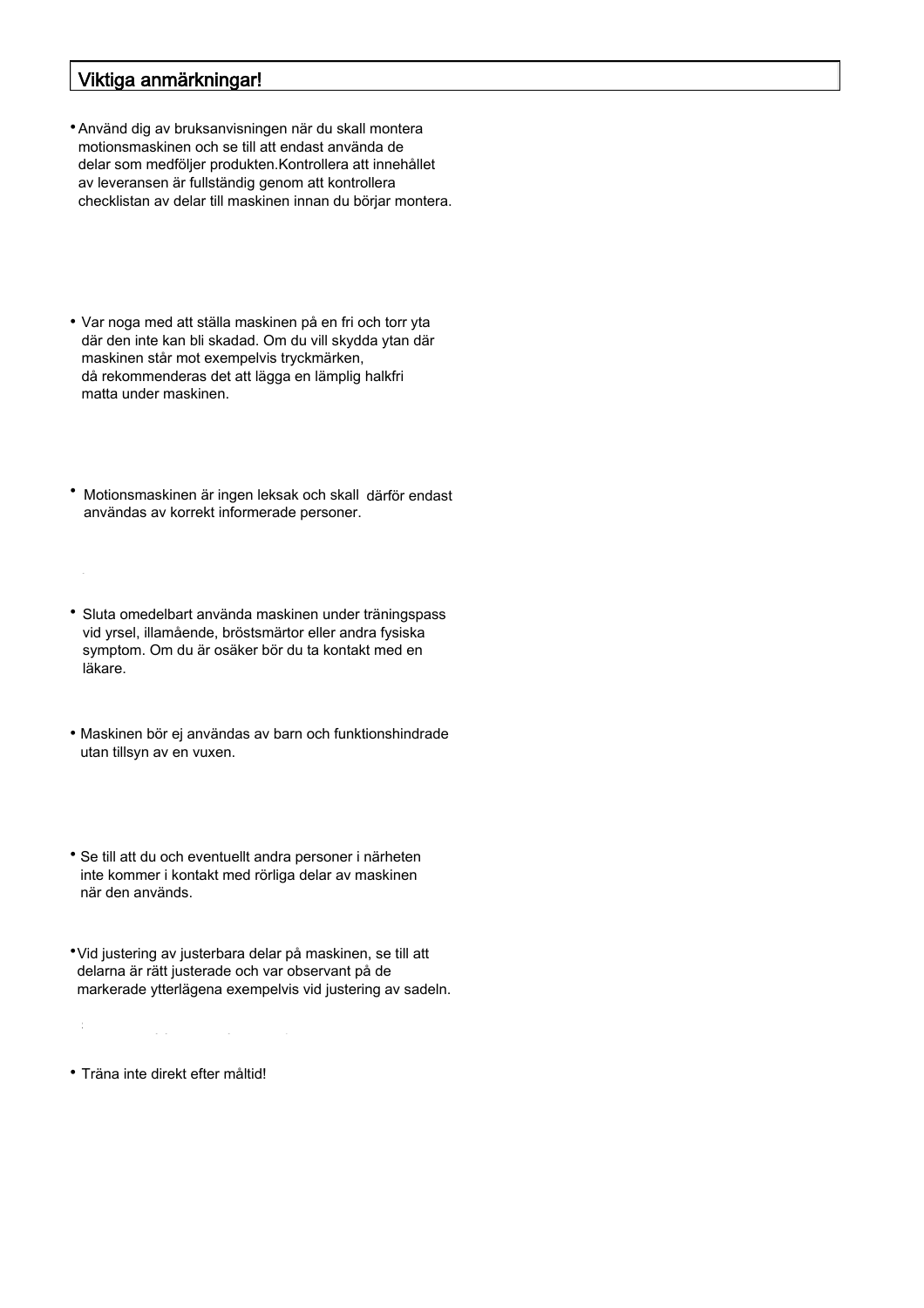### **Exploded Drawing**  Sprängskiss

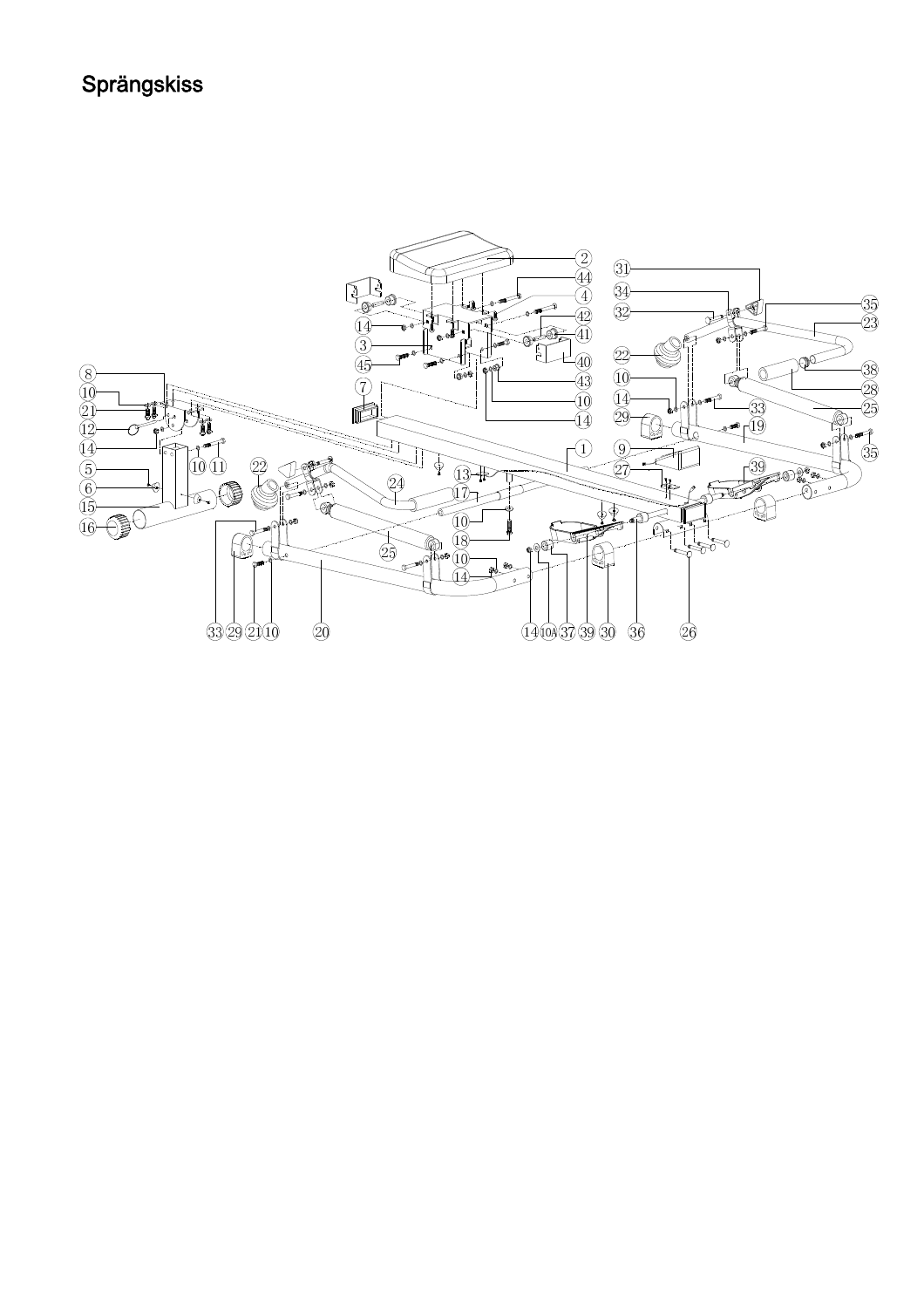# Delar

| del nr.        | beskrivning                   | st.            | del nr. | beskrivning           | st.                     |
|----------------|-------------------------------|----------------|---------|-----------------------|-------------------------|
| 1              | glidskena                     | $\mathbf{1}$   | 23      | vänster handtag       | 1                       |
| $\overline{c}$ | sits                          | $\mathbf{1}$   | 24      | höger handtag         | 1                       |
| 3              | säteskonsol                   | $\mathbf{1}$   | 25      | kolv                  | $\overline{c}$          |
| 4              | tvärgående bult M6x16         | 4              | 26      | bult                  | $\overline{\mathbf{4}}$ |
| 5              | krysskruv                     | 5              | 27      | display fäste         | 1                       |
| 6              | täcklock                      | 5              | 28      | handtagsöverdrag      | $\overline{c}$          |
| $\overline{7}$ | rektangulärt ändskydd         | $\overline{c}$ | 29      | fot                   | $\overline{c}$          |
| 8              | fällbart fäste                | $\mathbf{1}$   | 30      | fot                   | $\overline{c}$          |
| 9              | display                       | $\mathbf{1}$   | 31      | vred                  | $\overline{2}$          |
| 10             | plan bricka<br>M <sub>8</sub> | 34             | 32      | vagnsbult             | $\overline{c}$          |
| 10A            | fjäderbricka                  | $\overline{c}$ | 33      | bult M8x40            | $\overline{c}$          |
| 11             | bult<br>M8x70                 | $\mathbf{1}$   | 34      | H krok                | 1                       |
| 12             | sprint                        | 1              | 35      | bult                  | 4                       |
| 13             | givarkabel                    | 1              | 36      | förbindelsestång/axel | 1                       |
| 14             | låsmutter M8                  | 19             | 37      | plastdistans          | $\overline{\mathbf{4}}$ |
| 15             | golvstöd                      | 1              | 38      | ändplugg              | $\overline{c}$          |
| 16             | bakre fot                     | $\overline{c}$ | 39      | pedaler               | $\overline{c}$          |
| 17             | tvärgående axel               | 1              | 40      | skydd för glidhjul    | $\overline{2}$          |
| 18             | bult-M8x35                    | $\mathbf{1}$   | 41      | glidhjul              | 4                       |
| 19             | vänster bottenram             | $\mathbf{1}$   | 42      | axelbussning          | $\overline{2}$          |
| 20             | höger bottenram               | $\mathbf{1}$   | 43      | bussning              | 4                       |
| 21             | bult M8x15                    | 6              | 44      | bult                  | $\overline{c}$          |
| 22             | plasthölje                    | $\overline{c}$ | 45      | bult                  | 4                       |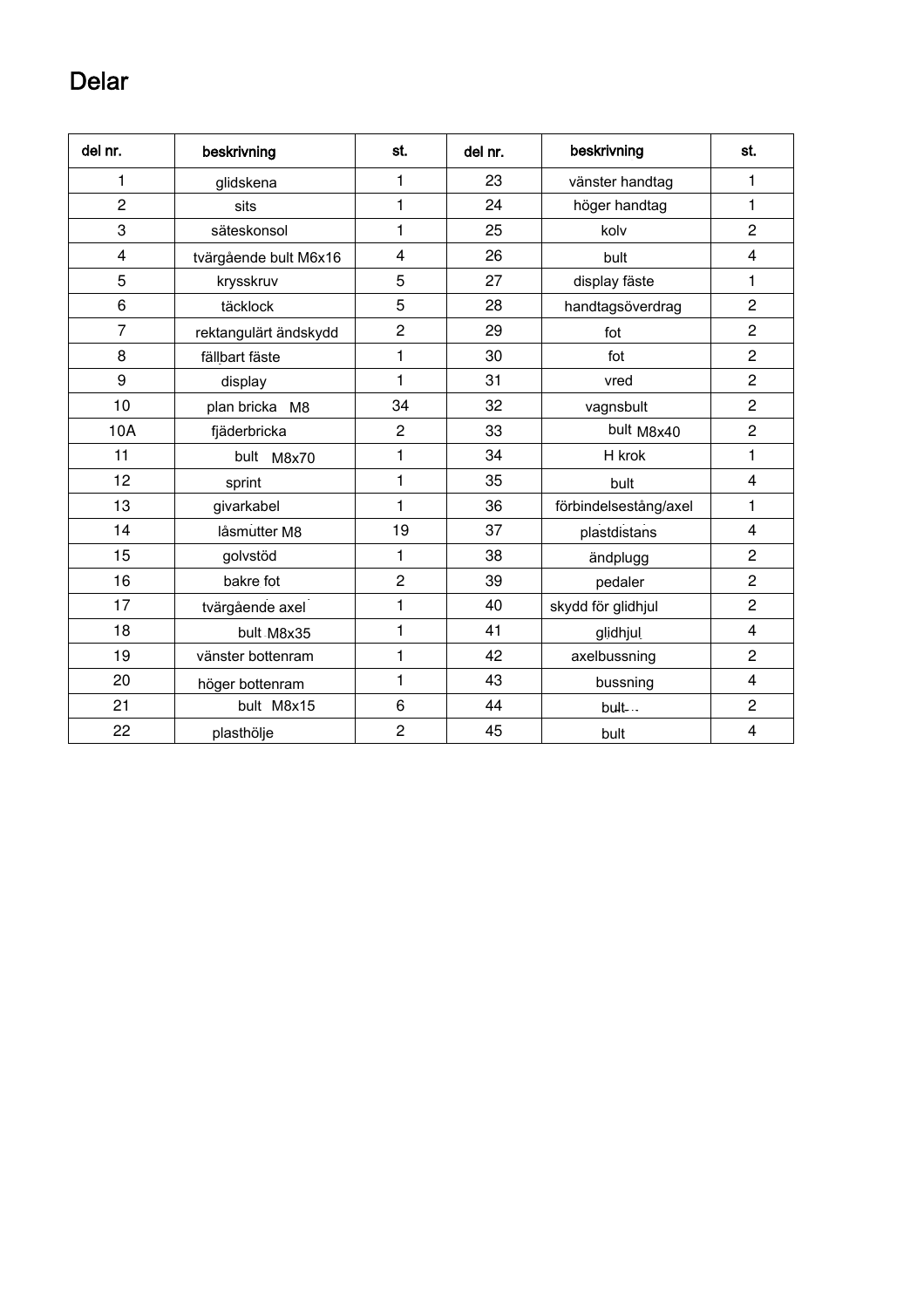# **Montering**

## **Step 1**  Steg 1

Fixera de rektangulära ändskydden (7) i båda ändarna av glidskenan (1), fötterna (29) och (30) på vänster (19) och höger (29) bottenram.



### **Step 2**  Steg 2

Montera sitsen (2) på glidskenan (1) med säteskonsolen (3) och skruv (4). Montera ihop det fällbara fästet (8) med glidskenan (1) och golvstödet (15), använd plan bricka (10), bult (21), sprint (12), låsmutter (14) och bult (11).

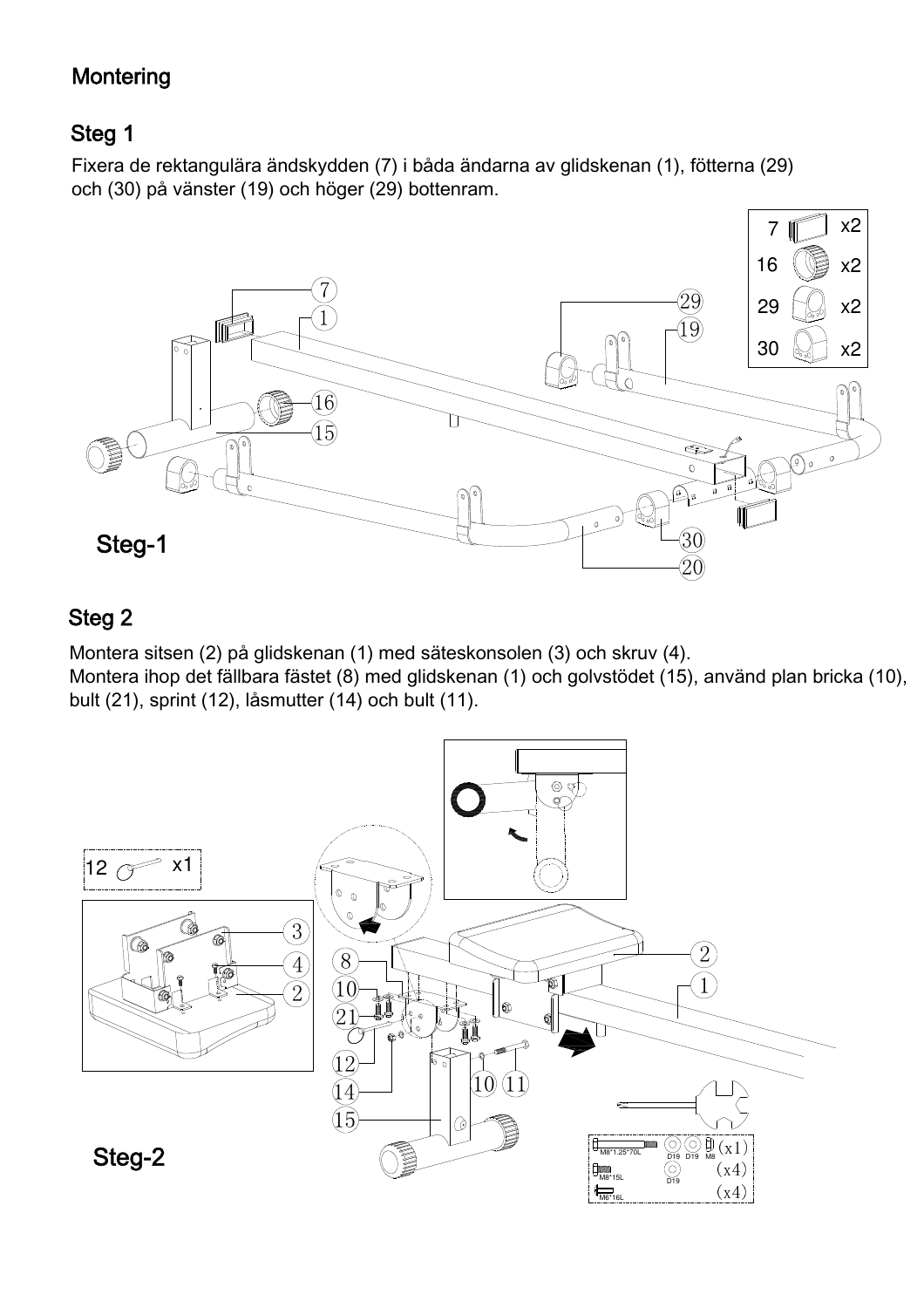## **Step 3**  Steg 3

Montera ihop axeln (17) med vänster (19) och höger (20) bottenram, glidskena (1) med hjälp av plan bricka (10), bult (21) och bult (18). Montera höger (20) och vänster (19) bottenram ihop med gildskena (1), använd plan bricka (10), bult (26) och låsmutter (14). Sätt dit täcklocket (6) med krysskruv (5).



**STEP-3** Steg-3

#### **Step 4**  Steg 4

Montera de högra(24) och vänstra(23) handtagen, kolv (25), plasthölje(22) med höger(20) och vänster(19) bottenram, använd H krok(34), vred(31), bult(33), plan bricka(10) och lårmutter(14).

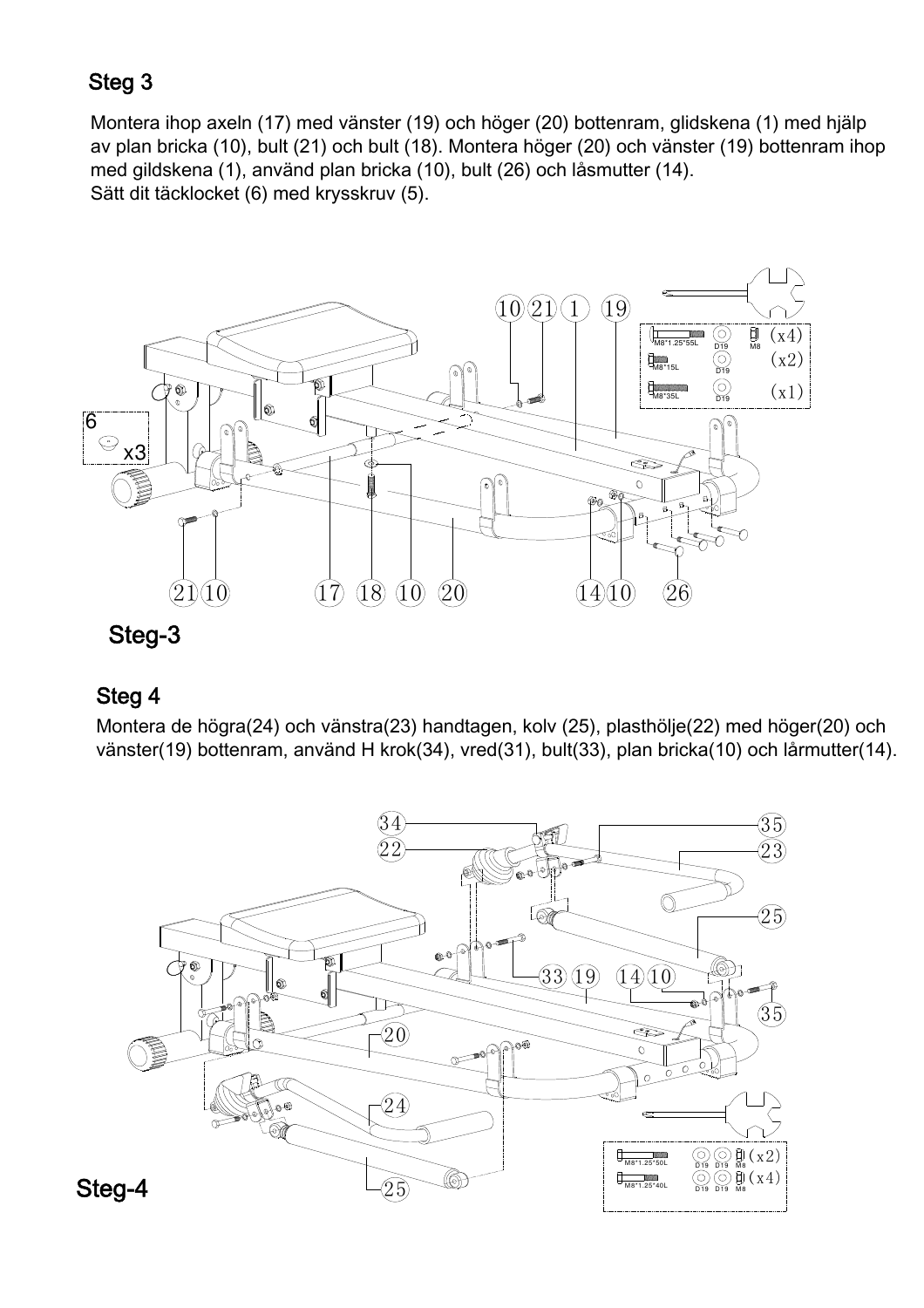## **Step 5** Steg 5

Montera pedalerna (39) och förbindelsestången (36), plastdistansen (37), fjäderbricka (10A),  $\mathsf{mutter}\ (14)$ . mutter (14).

Koppla ihop givarkabeln (13) med displayen (9) och montera sedan displayen på fästet (27).